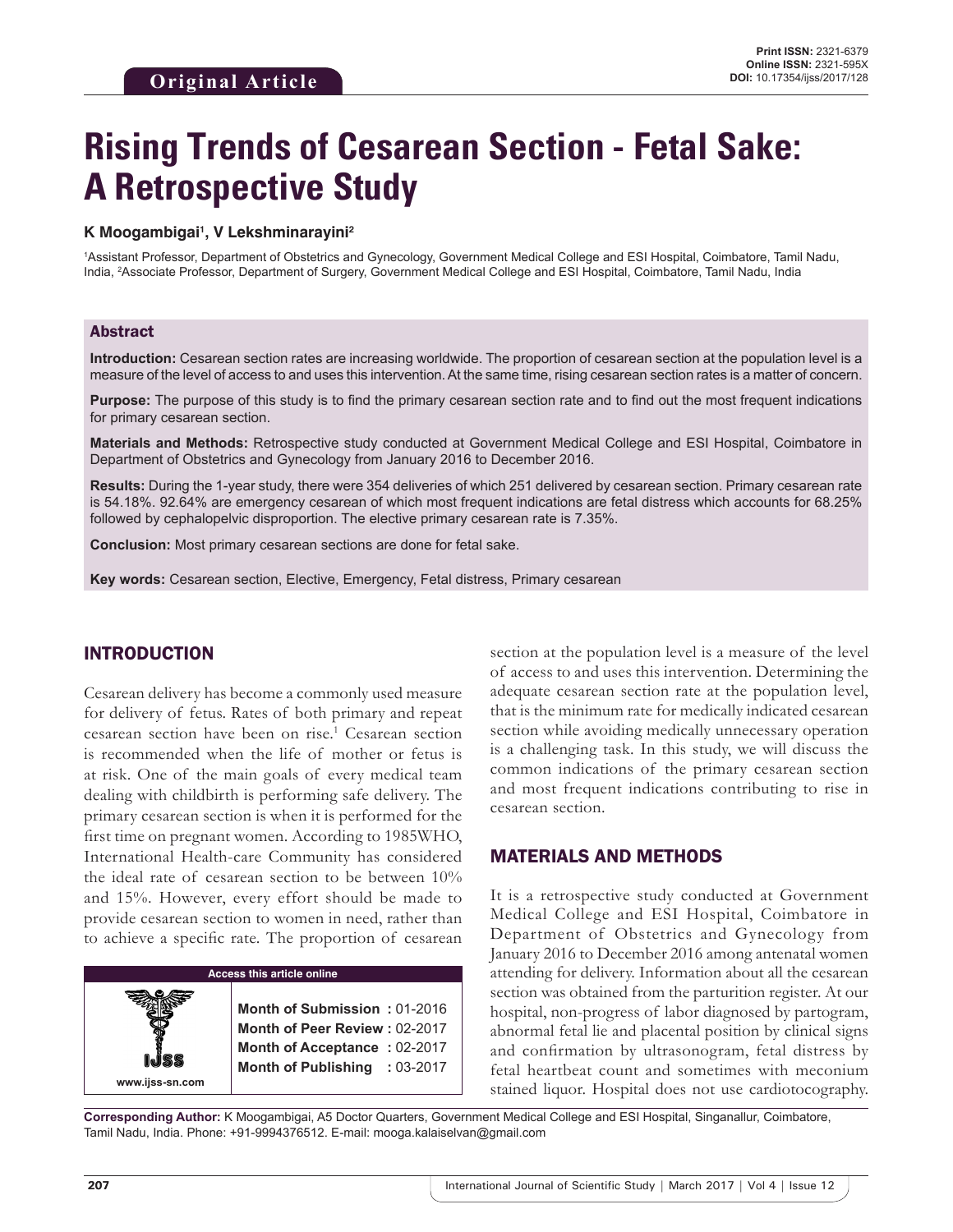Those patients with a single indication for lower segment caesarean section are grouped under primary indication, and those with multiple indications are grouped under additional indications.

A study done to look at the trends for cesarean section at our hospital and find out common indications for primary cesarean section.

## RESULTS

There were 354 deliveries during the study of which 251 delivered by a cesarean section giving cesarean section rate of 70.90%. Among 251 cesarean deliveries, 136 is primary cesarean section giving primary cesarean section rate of 54.1% and remaining is repeat cesarean section with 45.8%. Results are shown in Tables 1-10.

#### **Table 1: Distribution of patients according to age**

| Age group years | Number of patients (%) |
|-----------------|------------------------|
| $20$            | 9(6.61)                |
| 20-35           | 118 (86.76)            |
| Above 35        | 9(6.61)                |

#### **Table 2: Distribution of patients according to education**

| <b>Education</b>            | Number of patients (%) |
|-----------------------------|------------------------|
| Completed school education  | 73 (53.67)             |
| Completed college education | 63 (46.32)             |
| <b>Illiterate</b>           | Nil                    |

### **Table 3: Distribution of patients according to employment**

| <b>Employment status</b> | Number of patients (%) |
|--------------------------|------------------------|
| Employed                 | 82 (60.29)             |
| Unemployed               | 54 (39.70)             |

## **Table 4: Distribution of patients according to elective and emergency cesarean section**

| Nature of cesarean section | Number of patients (%) |
|----------------------------|------------------------|
| Elective                   | 10(7.35)               |
| Emergency                  | 126 (92.64)            |

#### **Table 5: Distribution of patients according to parity**

| Parity | Number of patients (%) |
|--------|------------------------|
| Primi  | 93 (68.38)             |
| Multi  | 43 (31.61)             |

### **DISCUSSION**

Globally, cesarean section rates have increased during last decades. There is no general agreement on optimal cesarean section rate. In our study, primary cesarean section rate is 54.1%. Among primary cesarean section, 93 are nulliparous with 68.38%, and 43 are multipara with 31.61%. This is comparable with study of Moni *et al.*<sup>2</sup> where cesarean section rate in primigravida is 82.7% and in multigravida is 17.3%.

## **Table 6: Indications in elective cesarean section**

| <b>Indication</b> | Number of patients (%) |
|-------------------|------------------------|
| CPD 2 degree      | 7(70)                  |
| Placenta previa   | 1(10)                  |
| Malpresentation   | 1(10)                  |
| Twins             | 1(10)                  |

CPD: Cephalopelvic disproportion

#### **Table 7: Indications in emergency cesarean section**

| <b>Indications</b>    | Number of patients (%) |
|-----------------------|------------------------|
| Primary indication    | 45 (35.71)             |
| Additional indication | 81 (64.28)             |

#### **Table 8: Distribution of primary indications**

| <b>Indication</b>                | Number of patients (%) |
|----------------------------------|------------------------|
| Non progress of labor            | 17 (37.77)             |
| Fetal distress on admission      | 12 (26.66)             |
| CPD 2 degree in obstructed labor | 5(11.11)               |
| Malpresentation                  | 5(11.11)               |
| Twins                            | 4(8.88)                |
| Previous myomectomy in labor     | 2(4.44)                |
|                                  |                        |

CPD: Cephalopelvic disproportion

| Table 9: Distribution of additional indications |                        |
|-------------------------------------------------|------------------------|
| <b>Additional indications</b>                   | Number of patients (%) |

| лччногит шчючного                 | <b>ITHING OF PULICE</b> |
|-----------------------------------|-------------------------|
| Fetal distress                    | 74 (91.35)              |
| Failed induction in pre eclampsia | 7(8.64)                 |
|                                   |                         |

CPD: Cephalopelvic disproportion

#### **Table 10: Distribution of indications in multiparous**

| <b>Emergency indications</b> | Number of patients (%) |
|------------------------------|------------------------|
| CPD                          | 12 (30.76)             |
| Oligoamnios                  | 7(17.94)               |
| Failed induction             | 6(15.38)               |
| Fetal distress               | 6(15.38)               |
| Non progress of labor        | 5(12.82)               |
| Malpresentation              | 1(2.56)                |
| Previous myomectomy          | 2(5.12)                |

CPD: Cephalopelvic disproportion